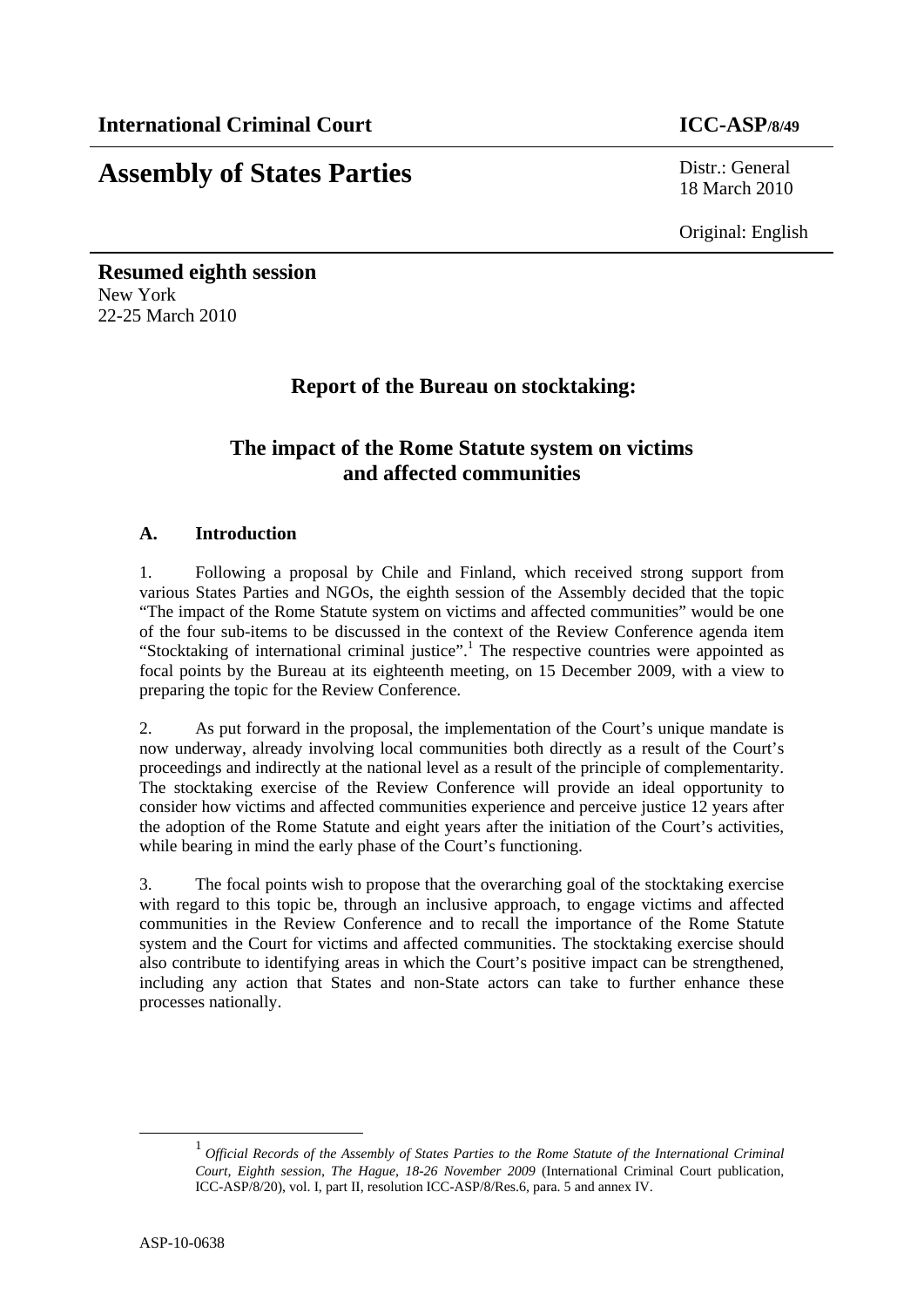### **B. Informal consultations of The Hague Working Group on 3 February 2010**

#### **1. Briefing on the state of play by the NGOs and the Court**

4. The Working Group heard presentations by two NGOs on the impact of the Rome Statute system on victims and affected communities and their experiences in this regard.

5. The NGO No Peace Without Justice (NPWJ) indicated that the first of a series of missions to Uganda to meet with victims and government officials and to visit affected communities had taken place at the end of January with the participation of the President of the Assembly and other interested delegations. The visit had demonstrated that the four issues that are to be considered under the stocktaking exercise, i.e. complementarity, cooperation, the impact of the Rome Statute on victims and affected communities and peace and justice, were closely intertwined.

6. The NGO Redress referred to the importance of conducting a stocktaking exercise in relation to the impact of the Rome Statute system on victims and affected communities. Such exercise would reinforce the position of victims as the stakeholders and beneficiaries of the Rome Statute. As such, the experiences and views of victims could contribute to the further development of the Rome Statute system, for example in the field of strategic planning. Through the Victims' Rights Working Group, which a high number of national and international NGOs had already joined, the organization aimed at facilitating an exchange of views on the issue in advance of the Review Conference. By circulating a questionnaire, the Victims' Rights Working Group was collecting information relevant in the evaluation of the impact of the Rome Statute system on victims and affected communities. Furthermore, the questionnaire facilitated the dialogue between NGOs and victims' groups.

7. The Working Group also heard a presentation by the Deputy Registrar of the Court, who referred to the four parts of the Court directly involved in issues related to victims. The Victims Participation and Reparations Section of the Registry facilitated the participation of victims in proceedings before the Court, inter alia, by informing victims of their rights, assisting in the application for participation and by organizing legal representation. Together with the Registry's Outreach Unit, the Section aimed at improving awareness about the Court's work and at educating affected communities about their rights. Experiences thus far had demonstrated that face-to-face meetings and engaging the local media were the most effective in reaching victims and affected communities.

8. The Deputy Registrar further indicated that the protection and support of victims and witnesses was in the hands of the Victims and Witnesses Unit, which was also responsible for providing counseling and for making logistical arrangements for victims and witnesses appearing before Court. As regards the Office of Public Counsel for Victims, the Deputy Registrar indicated that its mandate was to provide support and assistance to victims and legal representatives of victims. There had been a steady increase in the workload of the Office in light of the decisions of the Chambers to entrust the Office with the task of providing legal assistance and representation to victims until such time as a common legal representative was chosen.

9. As regards the Trust Fund for Victims, the Deputy Registrar indicated that so far the Fund had received  $\bigoplus$ .9 million from 24 States. Approximately  $\bigoplus$ .7 million had been made available to projects in northern Uganda and the Democratic Republic of the Congo. It was estimated that these projects had reached 39,000 victims directly and 187,000 victims indirectly. In order to discharge its mandate effectively, the Secretariat of the Trust Fund had developed an extensive operational presence in the field, as well as a network of implementing partners. The Trust Fund for Victims also announced that they were conducting an impact evaluation with 2000 beneficiaries from a selection of the Trust Fund's 34 projects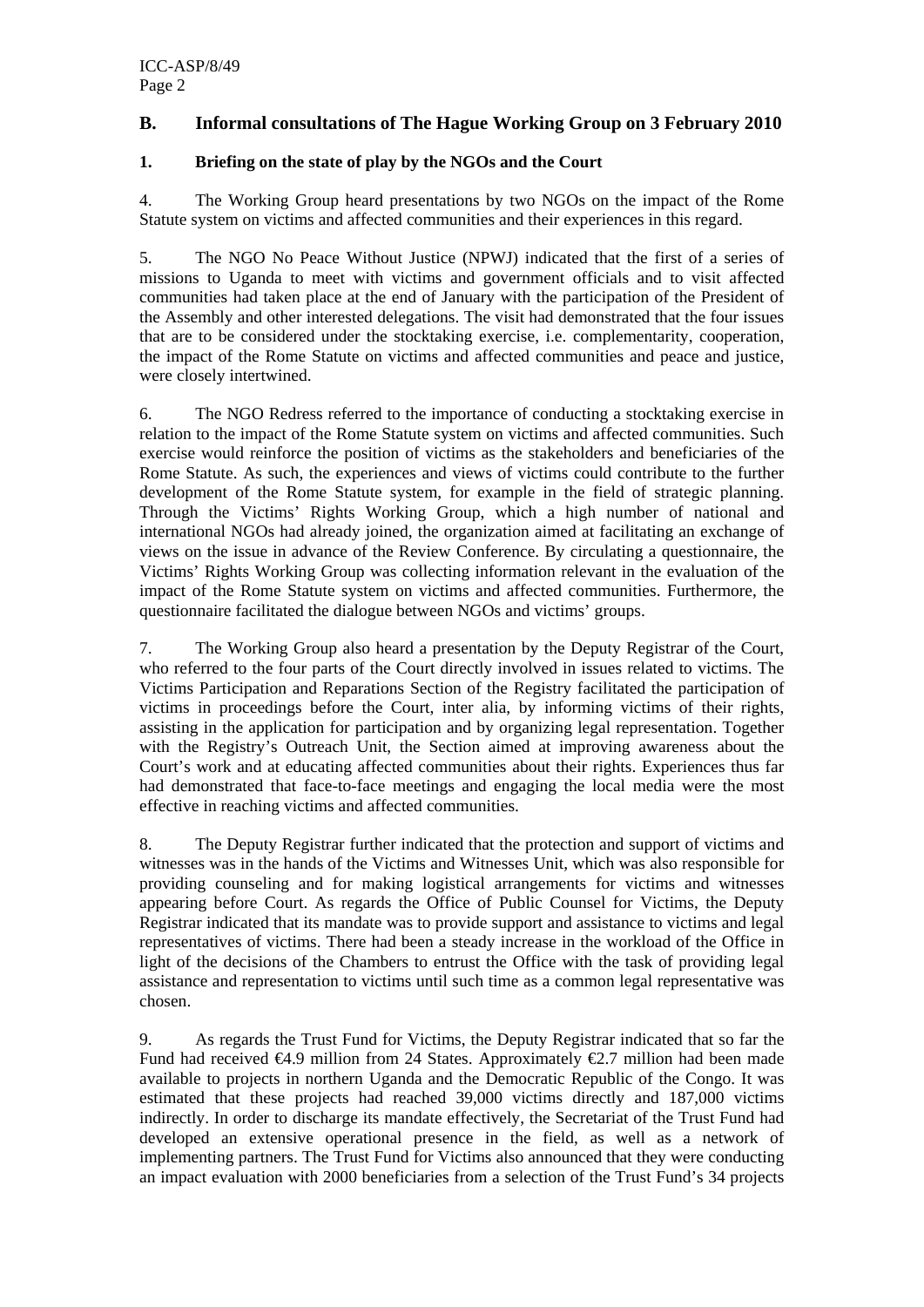in northern Uganda and the eastern Democratic Republic of the Congo. Information will be collected on the Trust Fund's three core activities – physical rehabilitation, psychological rehabilitation, and material support; and how victims perceive the effectiveness of the Funds' support and the perceived link between the Trust Fund and the Court. Preliminary findings of this study would be presented at the Review Conference and the questionnaire circulated.

10. For its part, the Office of the Prosecutor referred to the ICC Court-wide Strategy in Relation to Victims<sup>2</sup>. The Strategy describes what the specificity of the Court – its permanent nature, its potentially worldwide scope, and its introduction of new substantive law in relation to victims' participation – means for victims, and how the first cases before the Court have provided examples of concrete victims' participation, fully respecting the conduct of fair and expeditious proceedings. The Strategy emphasizes that participation may take many forms, from petitioning the Court or volunteering information to applying for participant's status or participating as witnesses, and recognizes the need to implement those provisions in a clear and consistent manner. The Office of the Prosecutor further stressed that, since it was the first organ to interact with victims, it had collected a vast amount of information detailing the impact of the Rome Statute system on victims and affected communities. Victims may send information under article 15 of the Statute to the Prosecutor, as well as present their views when the Prosecutor seeks authorization from the Pre-Trial Chamber to initiate an investigation *proprio motu*. In this context, the Office received an average of 122 communications under article 15 each month.<sup>3</sup>

### **2. Exchange of views based on the discussion paper by the focal points**

11. The focal points introduced the discussion paper, dated 28 January 2010, entitled "Discussion paper on the stocktaking exercise of the Review Conference - The impact of the Rome Statute system on victims and affected communities" and sought the views of delegations on the proposed approach (modalities for the pre-Review Conference preparations; for the consideration of the topic; and on the expected outcome at the Review Conference) as well as on the substantive areas for discussion.

### **a) Proposed approach**

12. The focal points noted that it is understood that, as regards the topic of the stocktaking exercise of the Review Conference, at the resumed eighth session of the Assembly, to be held from 22 to 25 March 2010, the Assembly would decide and approve the modalities for:

- a) The preparations in the lead-up to Kampala;
- b) The consideration of the topic; and
- c) The expected outcome at the Review Conference.

13. The focal points proposed that The Hague Working Group, in consultations with the New York Working Group, as appropriate, would consider such modalities, and submit the results of those considerations by early March 2010, with a view to the resumed session of the Assembly.

14. For the purpose of discussion, the focal points presented three modalities and the ideas reflected therein, which were not intended to be exhaustive.

 $\frac{1}{2}$  $2$  Report of the Court on the strategy in relation to victims" ("ICC Strategy in Relation to Victims"), ICC-ASP/8/45.

<sup>&</sup>lt;sup>3</sup> Since April 2004.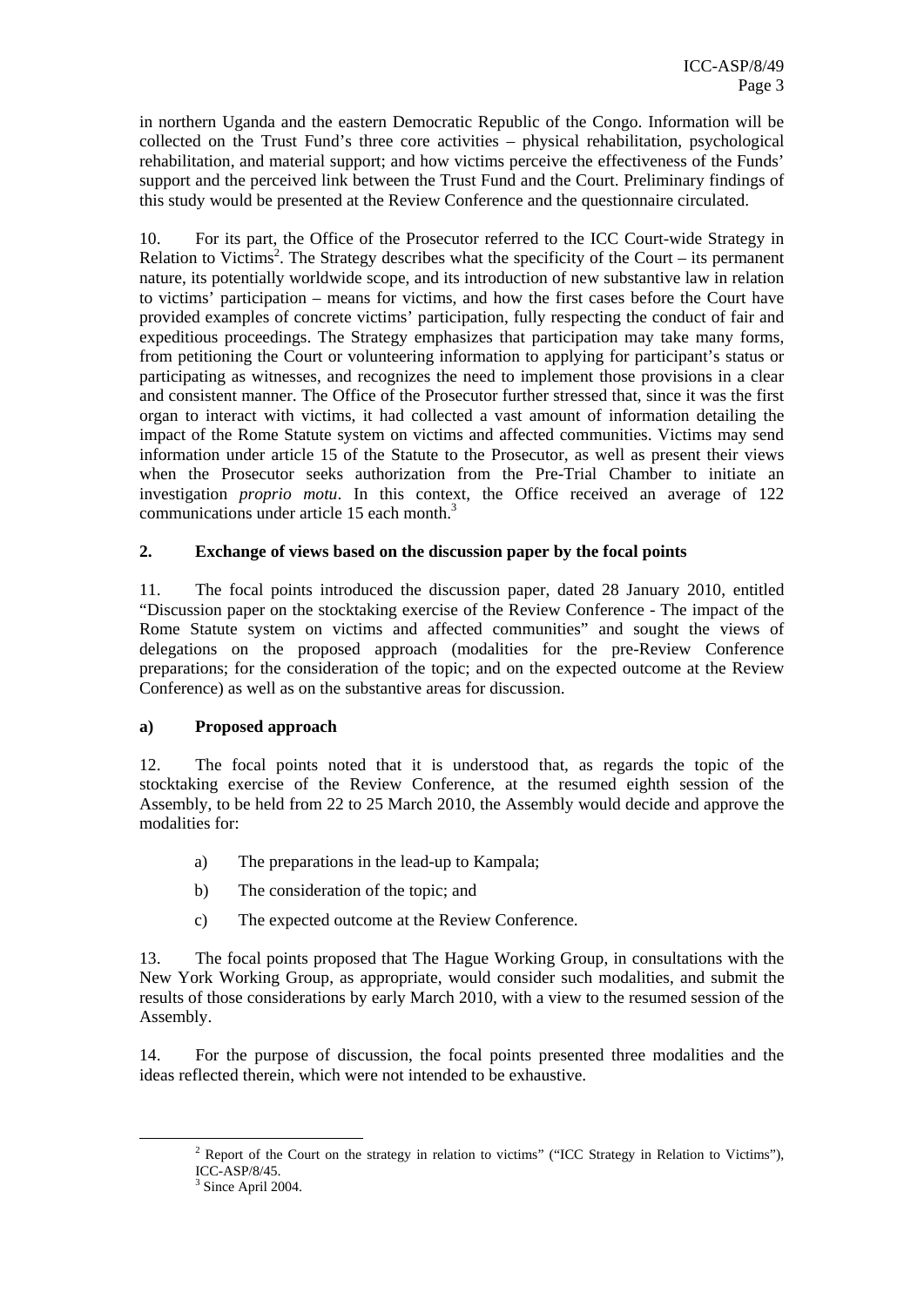#### **b) Modalities for the preparations in the lead-up to Kampala**

- 15. The focal points proposed that the preparation process should consist of two stages:
	- a) In the first stage currently at hand, a decision by the resumed session of the Assembly on the modalities for the consideration of this topic at the Review Conference should be prepared; and
	- b) In the second stage, following guidance from the resumed session of the Assembly, the *substantive preparations* should continue and be finalized through various events organized by stakeholders, as well as through formal meetings of The Hague or the New York Working Groups, as appropriate.

16. While the first stage focuses on the modalities, for reasons of time it is necessary, however, that the substantive discussions should already begin ahead of the resumed session, even if they are not expected to be finalized at this stage.

17. There was general support at The Hague Working Group for the proposed approach outlined by the focal points, i.e. that the preparatory process should consist of two stages and that at its resumed eighth session the Assembly would decide and approve the modalities for the preparations in the lead-up to the Review Conference, while the substantive preparations would continue to be finalized at a later stage.

#### **c) Modalities for the consideration of the topic**

18. Firstly, the focal points proposed that the subject would be presented at the Review Conference on the basis of papers prepared in advance summarizing, inter alia, the experiences and perceptions of victims on the impact of the Rome Statute system.

19. Secondly, the discussion at the Review Conference should take place in the format of a (high-level) panel, with participation by the relevant stakeholders.

20. Thirdly, possible side-events, organized together with the relevant stakeholders, should be an integral part of the handling of the topic at the Review Conference.

21. There was general agreement in The Hague Working Group that a panel discussion would be the most appropriate format. It was noted that the areas to be discussed would influence the decision on whether one or two panels would be held.

22. Clarification was sought on the preparation of papers that would form the basis for the deliberations at the Review Conference. There was broad support for one preparatory document, which would contain the specific topics to be discussed**.** It was also suggested that the focal points prepare a compilation of the different papers prepared by experts, NGOs and other stakeholders, retaining always the general focus of the topic.

23. It was noted that the three hours envisaged for the panel discussion at the Review Conference would not be adequate to cover all aspects of the topic in the necessary detail and, in this regard, it was suggested that the side events on the issue should be closely linked to the formal programme, so as to ensure consideration of those issues that the panel could not address. The focal points indicated that they were considering the appointment of a rapporteur for the topic, who would keep an overview of the events taking place and report to the panel.

24. As regards participants in the panel, it was understood that they would be high level individuals, yet to be identified. It was suggested that a member of the Board of Directors of the Trust Fund for Victims be invited. Furthermore, it was agreed that victims' representative be included in the panel, so as to bring their own perspective to the discussions. The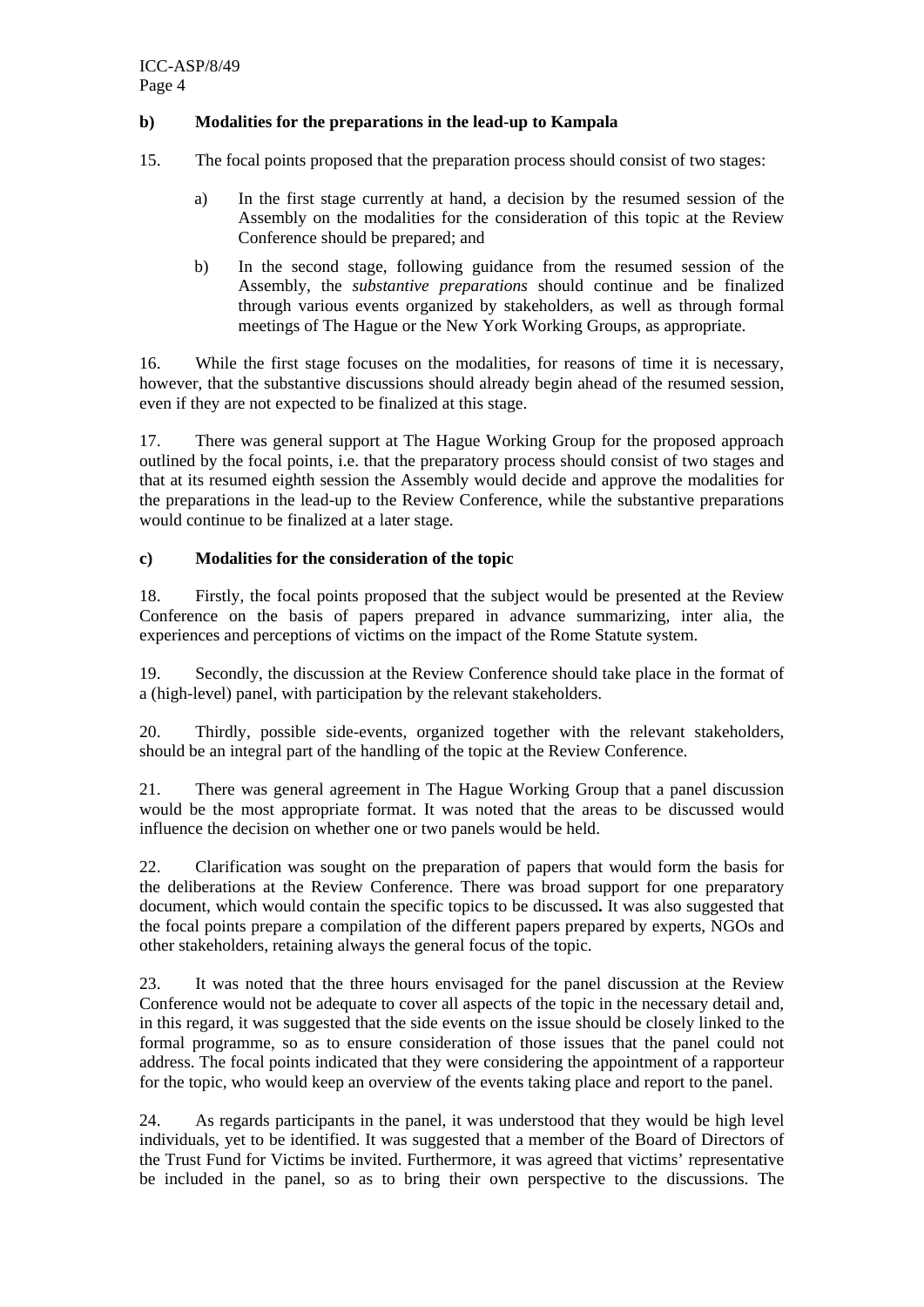importance of their perspective was noted as such focus could help to engage victims in the Review Conference.

#### **d) Modalities of the expected outcome at the Review Conference**

25. The focal points proposed that a specific outcome be defined for this stocktaking topic, which could include the following elements:

- a) A final document including the conclusions of the panel and related events, as well as, possibly, a resolution;
- b) In addition to the topic-specific outcome above there could be a high-level declaration, possibly as a part of a wider declaration, reaffirming broad principles and States Parties' commitment to the Rome Statute system with regard to victims and affected communities.
- c) The results of the stocktaking exercise should also be incorporated into the Review Conference communications strategy in order to inform the broader public about the Court's work on behalf of the affected communities. Suggestions might include materials, such as fact-sheets prepared by the Court provided to journalists, particularly those from situation countries, in advance of the Review Conference on the involvement of victims in the Rome Statute system and updates from Kampala as discussions proceed.

26. The preparation process should be inclusive and open to all interested stakeholders. The aim is to engage victims and affected communities in the Review Conference.

27. Where possible, different stakeholders should aim to coordinate their positions through established bodies, e.g. for victims and affected communities, through national and international NGOs, facilitated by the Victims' Rights Working Group, to the extent feasible, $4\overline{4}$ and for the Court, through its Working Group on Victims, which is open to all relevant Court stakeholders. In the interest of expeditious preparations, informal sessions and meetings can be used in addition to official meetings of The Hague or the New York Working Groups.

28. In The Hague Working Group views were expressed to support both a declaration and a resolution, and it was agreed that the outcome should be concrete and action-oriented. Eventually, both outcomes could be envisaged as complementing each other. It was noted that a resolution would be more operational while a declaration could possibly constitute an incentive for the attendance of high-level participants. In this regard, a representative of an NGO expressed the view that a ministerial declaration would be an incentive for Ministers to participate if there was a role for them at the Conference.

29. The point was made that it would be necessary to decide how the outcome document should be drafted and when it should be negotiated. The focal points indicated that the outcome document should be prepared in advance and that the drafting would begin during or after the resumed session and be finalized at the Review Conference, taking into account developments in the discussions.

 $\frac{1}{4}$ <sup>4</sup> The Victims' Rights Working Group (VRWG) is a network of over 300 civil society groups and individual experts created in 1997 under the auspices of the Coalition for the International Criminal Court (CICC). Affiliated organisations include NGOs from Uganda, DRC and Sudan as well as international NGOs. See the website http://www.vrwg.org.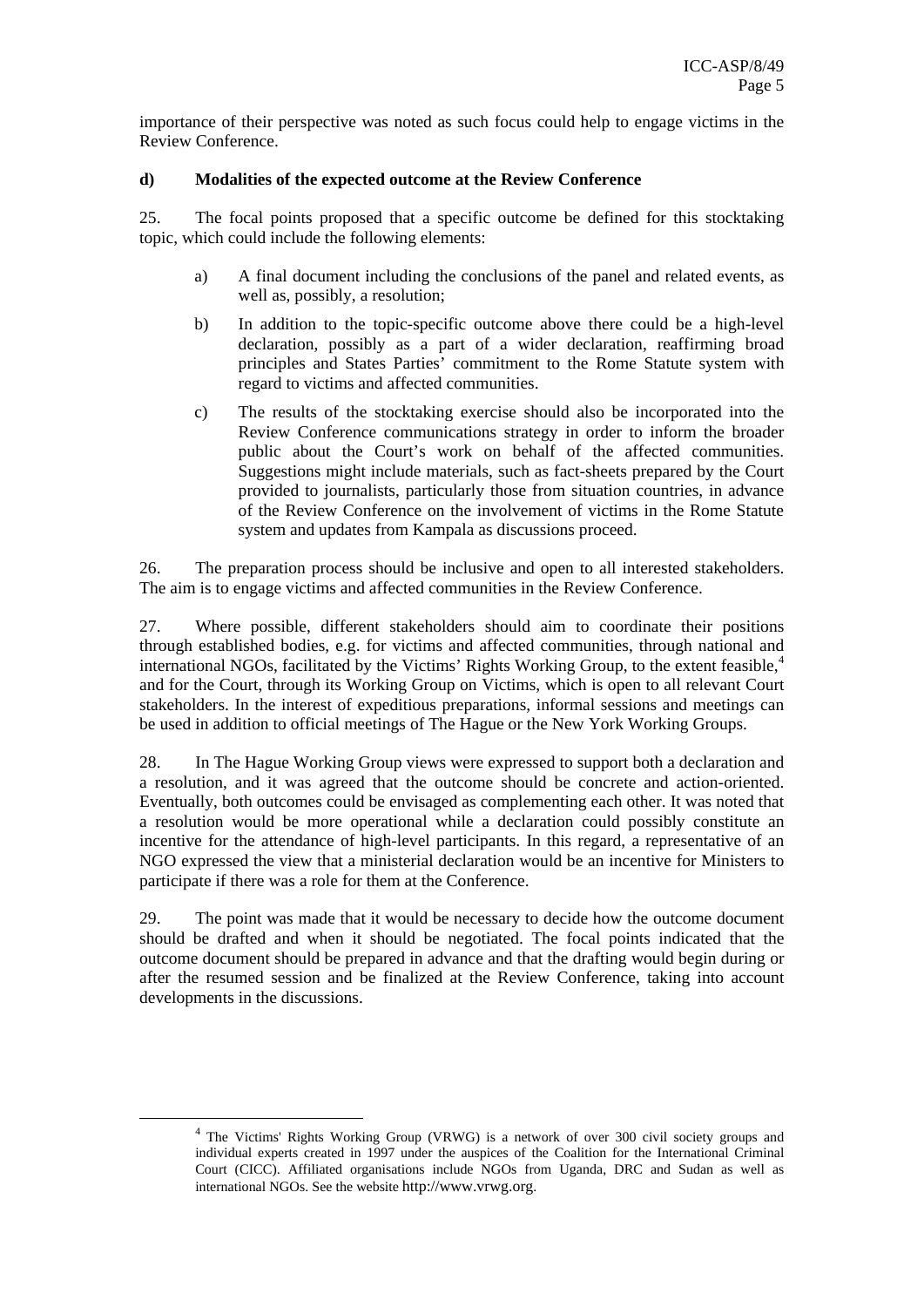- 30. It was proposed that other possible outcomes should include:
	- a) Commitments to contribute to the Trust Fund for Victims;
	- b) Commitments to adopt national implementing legislation relevant to Victims and affected communities, such as for the protection of victims as well as for the achievement of truth, justice and reparations;
	- c) Commitments to conclude ad hoc agreements with the Court with regard to the victims and affected communities.

31. It is understood that the latter two options are also linked to the topics of cooperation and complementarity, respectively. The point was made that the communications strategy should reflect the outcome of the discussion. The focal points indicated that they would maintain contact with other focal points for the stocktaking exercise, given the possible synergies among the topics.

#### **3. Substantive areas for discussion**

32. In approaching the issue "The impact of the Rome Statute system on victims and affected communities", the focal points proposed that, as an overall focus, the discussions should address victims' expectations in relation to the Court and the international justice system, as well as experiences and perceptions of the Court's work among victims and affected communities in the Rome Statute system.

33. It will be of a key importance to maintain a cross-cutting gender perspective throughout the exercise. The focal points proposed that the substantive discussion could focus on the following specific areas, where the aim would be to define the ways in which the Court's on-going work and its justice processes have an impact or influence upon:

- a) Victims' experiences and expectations of obtaining justice, including those directly involved with the Court, those in situations but not cases under trial, situations under analysis and victims in unrelated situations;
- b) Individual dignity, healing, rehabilitation, and empowerment;
- c) Victims' exposure to and enhanced knowledge of their legal rights, of human rights and the rule of law in general; and
- d) Especially in situation countries, national recognition of victims' rights to justice and reparation, particularly for specific groups of victims, e.g. women and children.

34. The aim of the discussion would be to identify, through dialogue, those areas in which the positive impact of the Rome Statute system and the way it is experienced by victims and affected communities could be enhanced, always bearing in mind the limited experience attained thus far and the fact that a full judicial cycle at the Court has not yet been completed.

35. Impact and influence could be understood to mean either direct impact or more indirect influence on changing perceptions and expectations of justice processes.

- 36. The discussion would need to encompass:
	- a) The different ways in which victims interact with the Court, including as beneficiaries of the Trust Fund for Victims, through outreach or direct involvement in proceedings, whether as witnesses or participants, as well as through other channels where victims' views and concerns are being heard;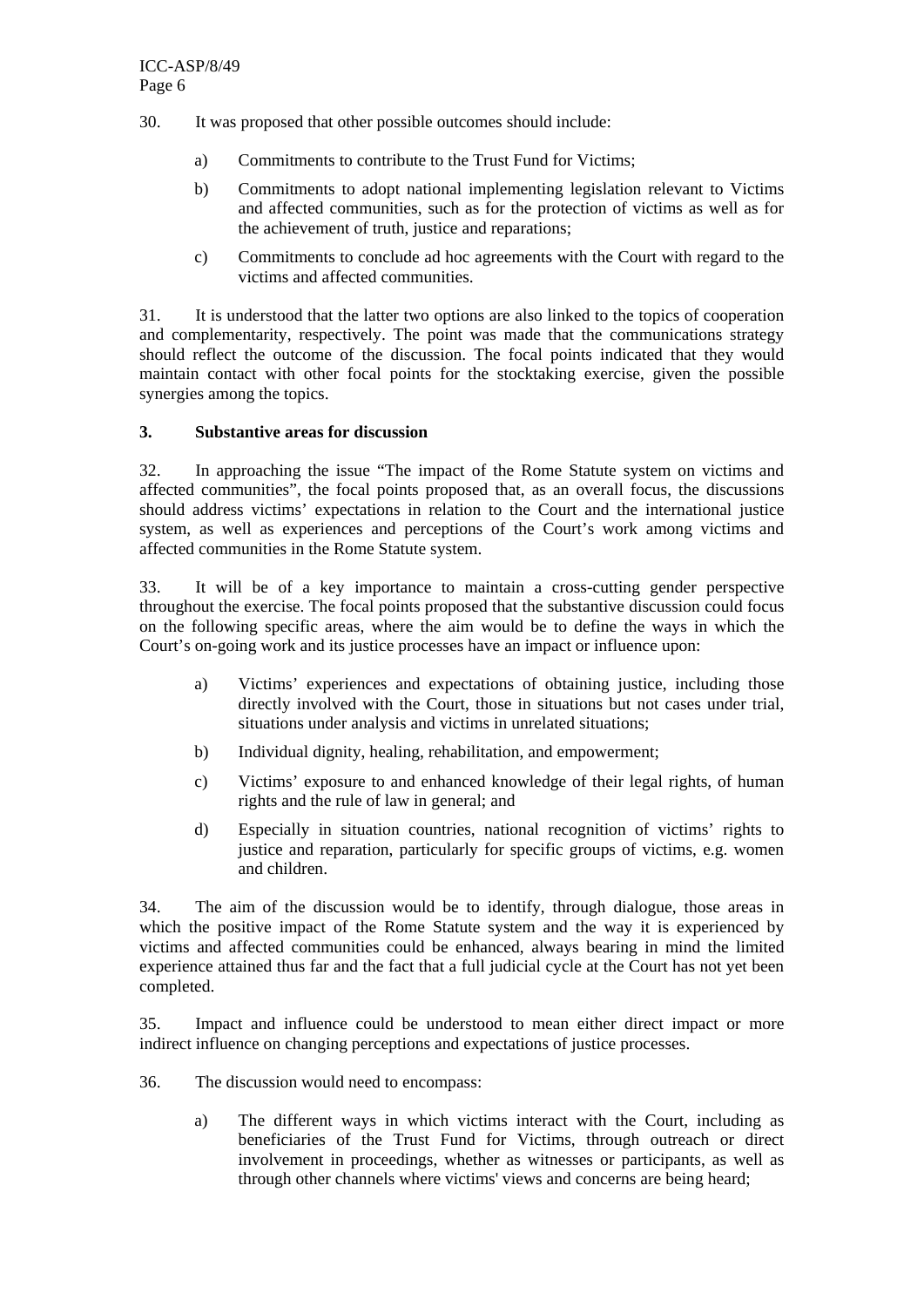- b) The differentiation of specific types of harm on the ground, such as for children formerly associated with armed groups, victims of gender-based violence, victims of attacks;
- c) Specific aspects of gender-based violence, for instance, on breaking the silence around gender violence, deterring gender-based violence, or finding justice for victims of gender-based crimes; and
- d) Lessons learned from other international criminal tribunals, in particular in relation to their experiences of outreach and reparations within their respective statutes.

37. The Hague Working Group agreed with the focal points on the proposed areas for discussion. However, it was suggested that the scope of the exercise would be more focused, such as including only the situation countries, or, in addition, situations under analysis. It was noted that the objective would not be to seek to limit the scope of the discussion to certain groups of victims but acknowledge that, given the limitations of time, it would very likely be difficult to consider all categories of victims, i.e. those in cases that are not directly related. Furthermore, in light of the limited time available for the topic at the Review Conference, it would be important to take advantage of the synergies existing among the topics.

- 38. Delegations proposed the following additional areas for inclusion:
	- a) A review of the work and functioning of the Trust Fund for Victims, including its potential for interaction with and strengthening of national systems for reparations and its relation with NGO's working in the field;
	- b) Further commitment of the States Parties in recognizing the rights of victims with the aim of obtaining truth, justice and reparation.

39. With respect to the first point, the acting Executive Director of the Secretariat of the Trust Fund for Victims indicated that the Secretariat was preparing a paper on the operational lessons learned and intended to host a side-event together with the Board and implementing partners.

40. Delegations welcomed the inclusion of the cross-cutting gender perspective.

### **C. Preliminary conclusions**

41. In light of the consultations held in The Hague Working Group, as well as during the focal points' travel to Uganda from 11 to 17 February 2010, during which several stakeholders were met, the focal points submit the following preliminary conclusions for consideration by the Assembly at its resumed eighth session.

- a) The preparatory process should consist of two phases and that, at its resumed eighth session the Assembly decide and approve the modalities for the preparations in the lead-up to the Review Conference, while the substantive preparations would continue to be finalized at a later stage.
- b) A high-level panel discussion would be the most appropriate format, with a keynote speaker opening the event.
- c) There should be one preparatory document, which would contain the specific topics to be discussed.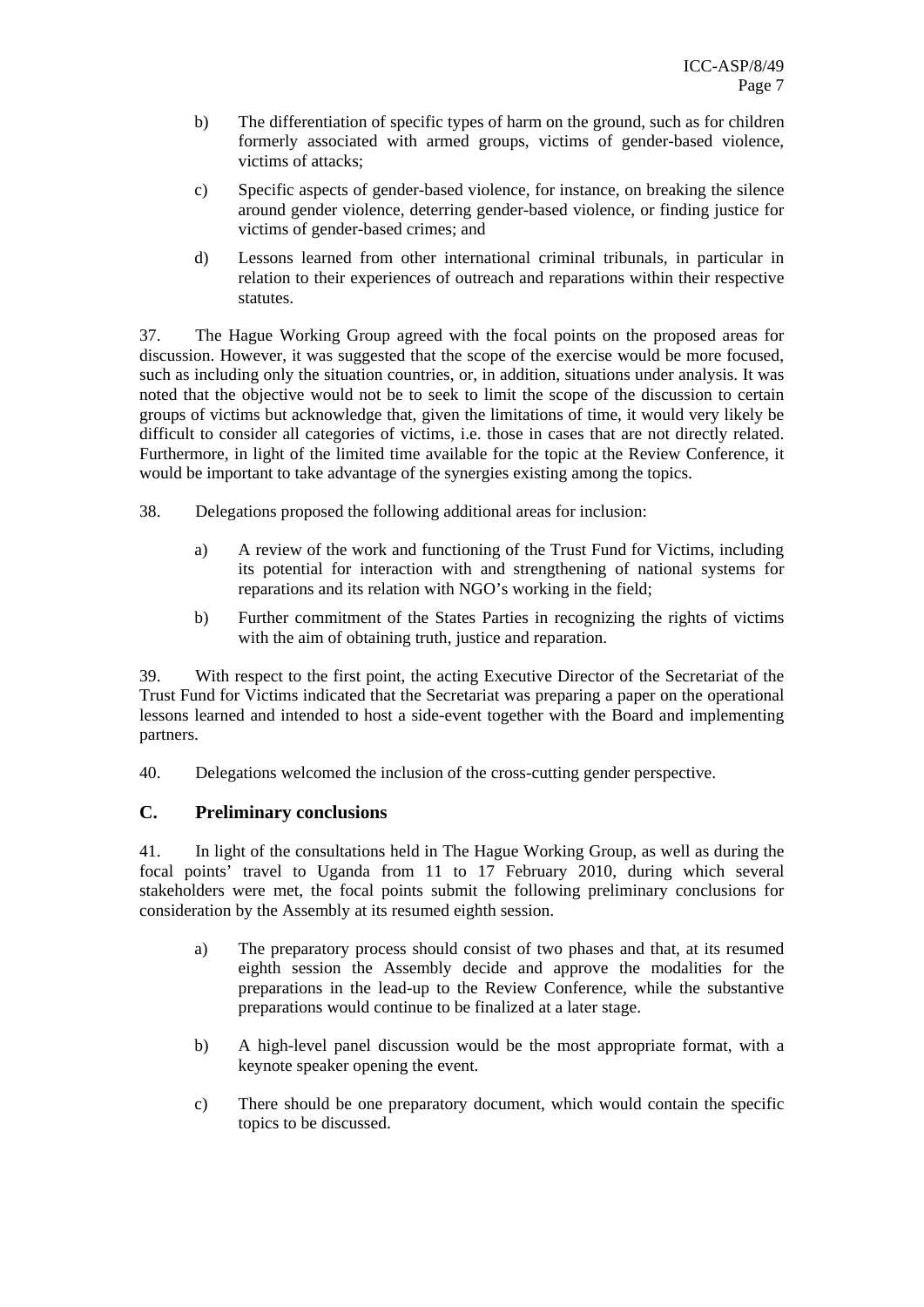- d) The focal points could prepare a compilation of the different papers prepared by experts, NGOs and other stakeholders, retaining the general focus of the topic.
- e) The side events on the issue should be closely linked to the formal programme, so as to ensure consideration of those issues that the panel could not address.
- f) A rapporteur for the topic should be appointed to have an overall view of the events taking place and report to the panel.
- g) A specific outcome for this stocktaking topic could include some or all of the following elements:
	- i) A high-level declaration, possibly as a part of a wider declaration, reaffirming broad principles and States Parties' commitment to the Rome Statute system with regard to victims and affected communities;
	- ii) A resolution specific for this topic;
	- iii) A final document including the conclusions of the panel and related events;
	- iv) Encouragement to States to consider further contributions to the Trust Fund for Victims;
	- v) Encouragement to States to consider the adoption of measures, where applicable, relevant to victims/witnesses and affected communities, such as for the protection of victims as well as for the achievement of truth, justice and reparations;
	- vi) Encouragement to States to conclude ad hoc agreements and arrangements with the Court with regard to victims and affected communities;
	- vii) The results of the stocktaking exercise should also be incorporated into the Review Conference communications strategy.

The above outcomes should also contribute to the further development of the Rome Statute system, for example in the field of the Court's strategic planning process.

- h) The substantive discussion should concentrate on the following specific areas, with a focus on current situation countries or situations under analysis and taking into account lessons learned from other international criminal tribunals:
	- **i) The role of outreach in impacting victims' expectations of obtaining justice and their enhanced knowledge of their legal rights;**
	- **ii) Especially in situation countries, the importance of recognizing victims' rights to justice, participation and reparation, including nationally and particularly for specific groups of victims, e.g. women and children;**
	- **iii) A review of how the Trust Fund for Victims has contributed towards individual dignity, healing, rehabilitation, and empowerment and areas in which its work could be enhanced, including obtaining more funds. In this context, its potential for strengthening national systems for reparations could be analyzed.**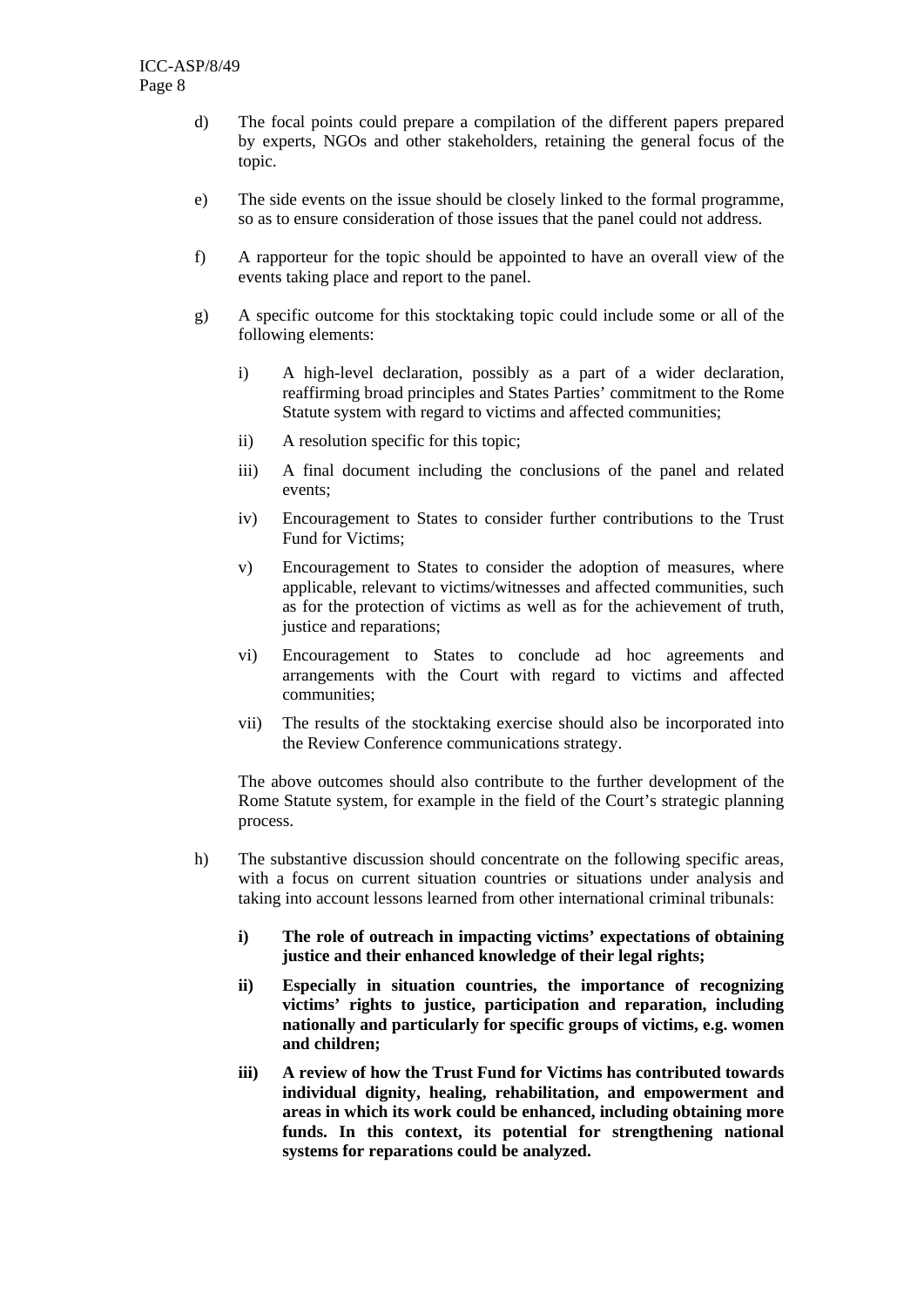i) The focal points propose an indicative draft programme for the stocktaking on this topic (see annex I). The focal points note that the details and speakers would still need to be identified. The focal points also note that an alternative, subject to delegations' views, would be to have two separate panels, although the time available might make this option challenging to manage and leave little time for discussion.

### **D. Further organization of work**

42. The timetable for the substantive preparations after the resumed session of the Assembly and in the lead up to the Review Conference would need to be discussed later, in light of the outcome of the resumed session.

43. In order to facilitate the general coordination and substantive preparation, the focal points submit an indicative and preliminary list of events, activities and initiatives planned by various stakeholders for 2010, as well as written contributions or background papers already being prepared or to be requested (see annex II).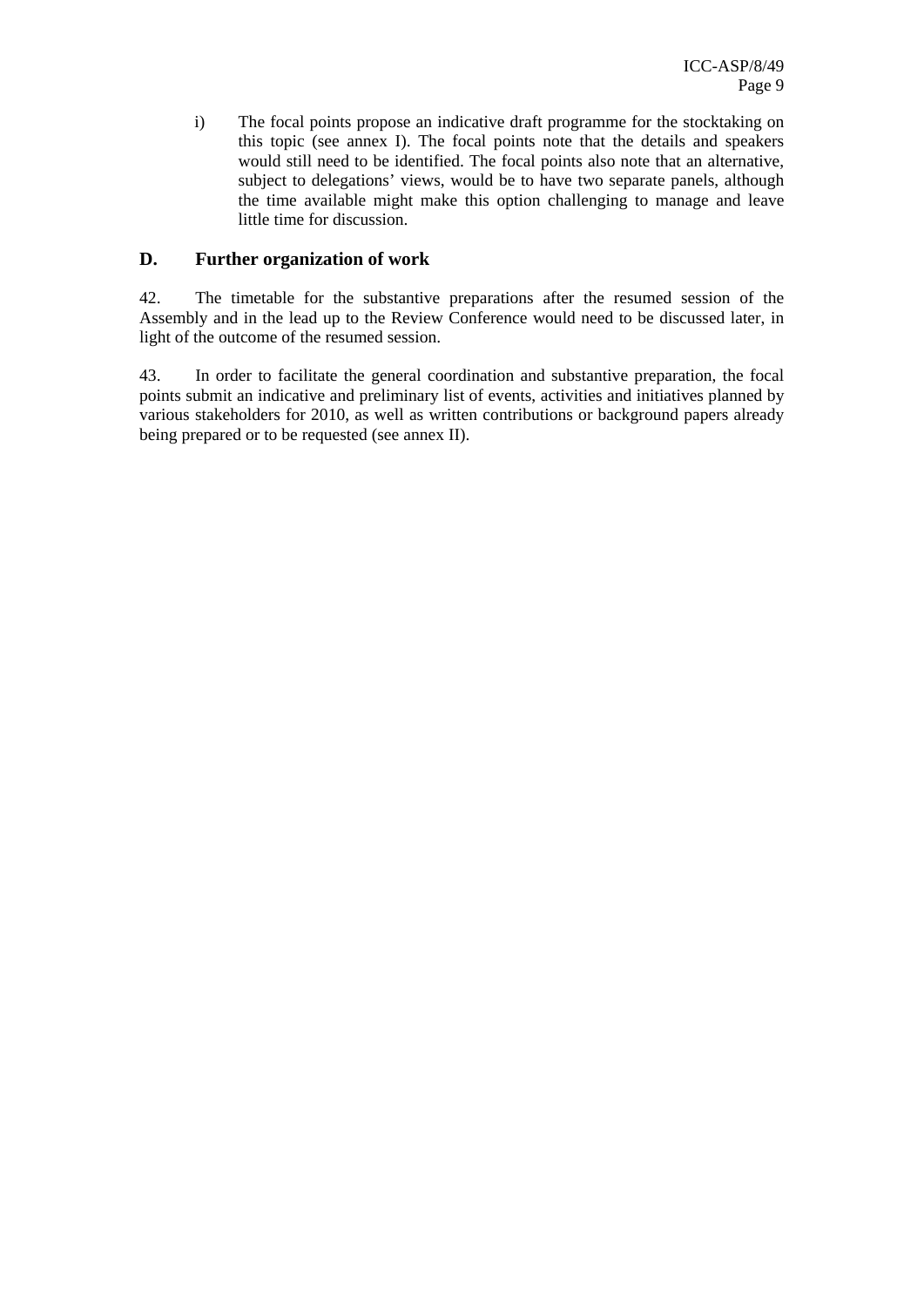# **Annex I**

## **Indicative draft programme for stocktaking session on victims**

Date: 3 June 2010 (TBC)

Time: 10:00-13:00 (TBC)

**Event: Panel discussion on the impact of the Rome Statute system on victims and affected communities:** 

- **‐ The role of outreach in creating the impact: challenges and solutions**
- **‐ Victim's participation and reparations as elements of justice**
- 10:00-10:15 Introduction by keynote speaker (possibly a short film)
- 10:15-12:00 Panel discussion

Moderator

Panelist 1: Victims and affected communities' representative

Panelist 2: Civil society representative

Panelist 3: ICC representative

Panelist 4: Trust Fund for Victims representative

Panelist 5: Experience from other tribunals

Panelist 6: Gender perspective

Panelist 7: Impact on national level

 Panelists would be asked to make max. 10 minute presentations, supplemented by a written submission that can be more comprehensive (yet concise), to be circulated in preference in advance of the discussion.

- 12:00-12:45 Discussion
- 12:45-13:00 Conclusions
- 13:15-15:00 **Lunch side-event on Trust Fund for Victims**
- 13:15-14:15 Round table discussion based on the TFV lessons learned, with comments from:
	- TFV Board representative
	- TFV Secretariat representative
	- Victims and affected communities' representative
	- Civil society representative/s
	- Court representative
- 14:15-14:45 Discussion and conclusions
- 14:45-15:00 Opening of Pledges (opportunity to be continued throughout the Review Conference)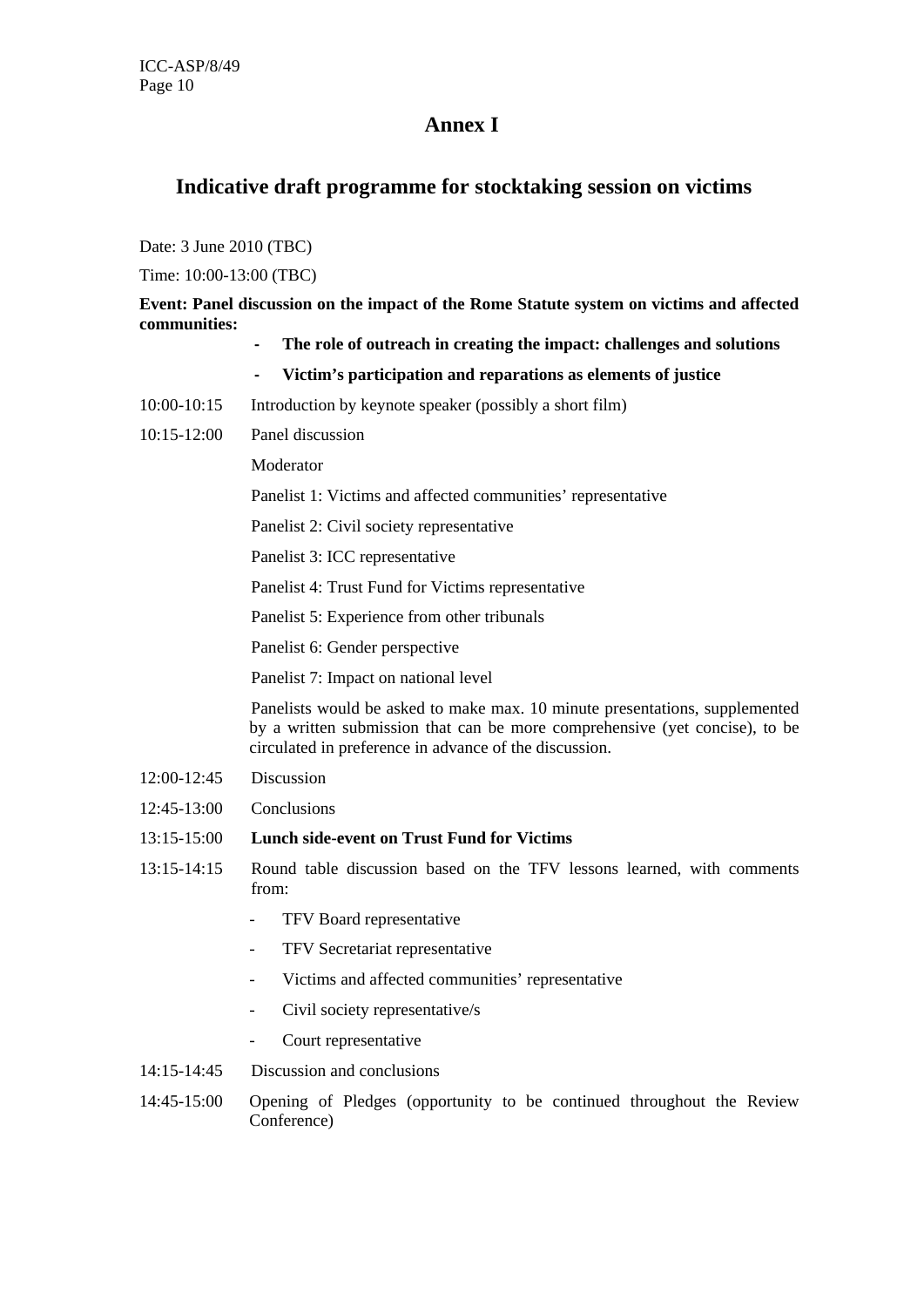# **Annex II**

# **List of side events, activities and publications**

#### **Events, activities, initiatives**

- a) Possible side event by the Trust Fund for Victims on the role and impact of the Fund;
- b) On 15 January, a Victims' Rights Working Group's questionnaire was disseminated to the Victims Right Working Group (VRWG) listserv, comprising over 350 members, including organizations working with victims or focused on victims issues in situation countries;
- c) From 15 January to 20 February:

The questionnaire is being used as part of outreach and sensitization initiatives for the Review Conference by:

- Uganda Victims Foundation (UVF), with members in 14 districts of northern Uganda;
- LIPADHO1 (an NGO based in the DRC, in Ituri and North Kivu); and
- Womens' organizations in the eastern DRC;
- d) From January to May:
	- HURINET/UCICC<sup>2</sup> and No Peace Without Justice (NPWJ), visits by delegates of States Parties to Uganda to meet with victims, affected communities and other relevant stakeholders. A briefing by both State and civil society participants in the project is planned as a side event at the Review Conference.
	- From 10 to 17 February, the focal points participated in this initiative.
- e) From 15 to 17 February:

A UVF/REDRESS Workshop was held in Gulu, northern Uganda, bringing members in 14 districts of the north to discuss inter alia, the questionnaire (with participation of NGOs from the DRC);

f) From 19 to 21 April:

The Women's Initiatives for Gender Justice will convene, in cooperation with the Nobel Women's Initiative, an "International Gender Justice Dialogue" with 80-90 gender experts, feminist legal theorists and practitioners, peace mediators, jurists, women's rights advocates, political leaders, and other key actors. Participants will identify the strategic directions required for advancing gender justice through implementation and use of the Rome Statute and the Court in preparation for the Review Conference.

- g) The Women's Initiatives for Gender Justice will also hold side events during the Review Conference, bringing women's rights and peace activists from the situation countries;
- h) HURINET/UCICC "Pre"-Review Conference bringing civil society together, with working groups on each of the stocktaking topics, in the week before the Review Conference;

 $\frac{1}{1}$  $<sup>1</sup>$  La Ligue pour la Paix et les Droits de l'Homme.</sup>

 $2$  Human Rights Network/Uganda Coalition for the International Criminal Court.